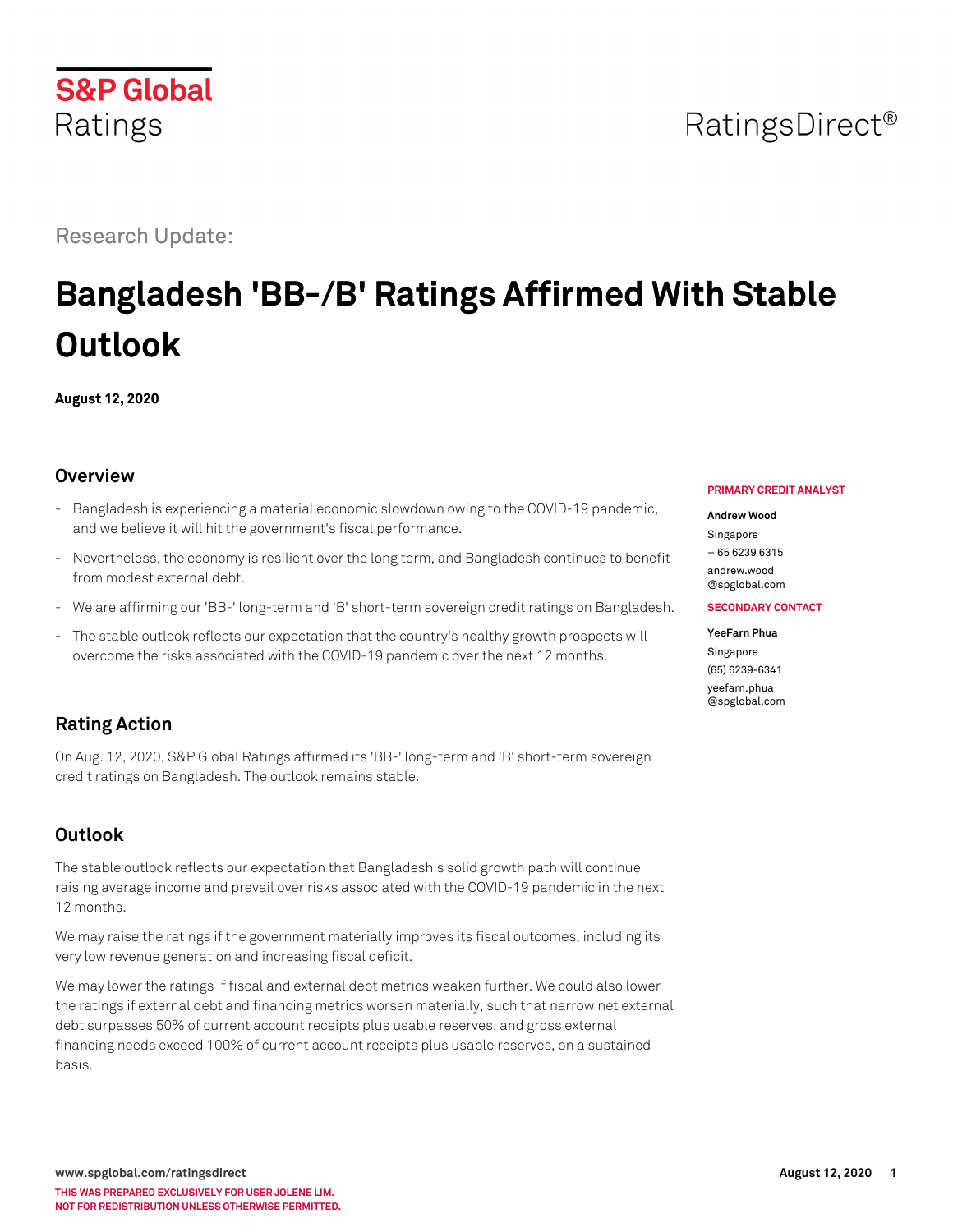## **Rationale**

The ratings on Bangladesh reflect the country's low economic development and diminished fiscal flexibility owing to a combination of limited revenue-generation capacity, elevated debt-servicing costs, and rising spending to address public service, infrastructure, and stimulus needs amid the COVID-19 pandemic. Administrative and institutional weaknesses represent additional rating constraints. We weigh these factors against a sound external position, reflecting support from substantial donor engagement, large remittances from overseas Bangladeshi citizens back to the country, and a globally competitive garment sector. Despite stout near-term economic hurdles, we expect Bangladesh to continue to achieve a higher-than-average rate of economic growth compared with its peers.

## **Institutional and economic profile: Economic resilience to be tested by COVID-19 downturn**

- The Bangladesh economy decelerated significantly in the final quarter of the fiscal year ended June 2020, and will remain under pressure in the first half of fiscal 2021.
- However, Bangladesh has exhibited strong economic resilience over the past 10 years, and we expect growth to recover from the second half of fiscal 2021 onward.
- Bangladesh's political landscape constrains the effectiveness of institutions and impedes sound policymaking.

Bangladesh's economy has decelerated because of the COVID-19 pandemic, with a government-mandated lockdown from March-May significantly undermining activity in the April-June quarter. External demand, critical to Bangladesh's long-term growth prospects, has also fallen dramatically amid the pandemic, and may only recover gradually following an initial stabilization in June and July. Trade flows and associated employment in external-oriented industries, such as garment manufacturing, have been hit particularly hard. Garment shipments fell by 18.1% in fiscal 2020, with an aggressive decline in volumes in the April-June period. Employment in the garment industry is also likely to have suffered a serious blow over the same period, although recovering orders from June onward have likely led to rehiring by some firms.

After very strong growth in the first nine months through March 2020, preliminary estimates for the last quarter suggest a more modest expansion of 5.2% in fiscal 2020, the lowest in more than 10 years. We believe the drag on growth will persist in fiscal 2021, as external demand for Bangladeshi-made goods recovers at only a gradual pace. We have therefore lowered our real GDP growth forecast to 4.7% from 7.5% previously.

Low economic development, as represented by per capita GDP of about US\$2,000 for 2020, remains one of Bangladesh's main rating constraints. This income level offers a weak and narrow revenue base, in turn limiting the fiscal and monetary flexibility needed to respond to exogenous shocks.

Despite the low income level and numerous structural impediments, particularly in infrastructure, Bangladesh's weighted average real per capita GDP growth of about 5.5% over 2014-2023 indicates consistently strong real economic growth. We assess its economic performance as being much stronger than sovereigns at similar income levels.

Bangladesh's economy has proven its resilience through a variety of political and financial crises over the past two decades, and we expect its strong trend growth performance to remain largely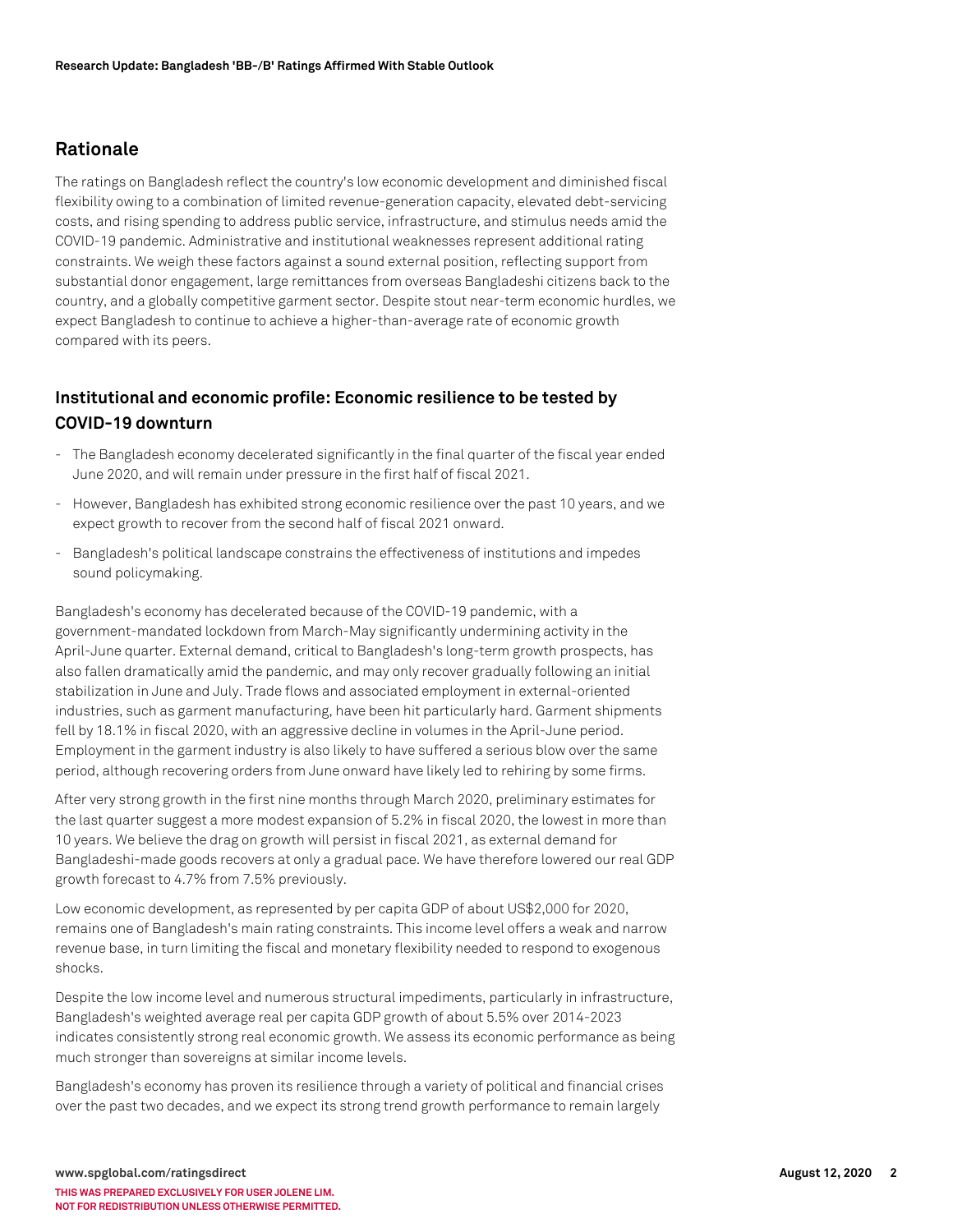#### **Research Update: Bangladesh 'BB-/B' Ratings Affirmed With Stable Outlook**

intact. The country's garment industry remains highly competitive on a global basis, with low unit labor costs and ample supply of labor. Demographics continue to favor the Bangladesh economy, and the government is working on strengthening access to key external markets ahead of its expected graduation from least developed country (LDC) status in 2024.

Bangladesh's domestic political conditions distract from stable policymaking, and this can hamper policy implementation. The confrontational stance between the ruling Awami League and opposition Bangladesh Nationalist Party (BNP) harbors the potential for conflict. Given weak institutional settings, infrastructure deficiencies, and difficult business environment, Bangladesh's foreign direct investment has remained persistently low.

The country's polarized political landscape has evolved into a highly centralized decision-making environment, which could make future policy responses unpredictable. The Awami League-led coalition swept the elections held in 2018, winning more than 80% of the parliamentary seats. A period of uncertainty followed the election results with allegations of voting irregularities by the BNP. The opposition's subsequent decision to join parliament has brought some stability to the fractious environment.

That said, the opposition's representation in parliament remains extremely small, limiting checks and balances on the government. Nevertheless, strikes and politically motivated violence have not been overly disruptive to overall economic growth in the past.

## **Flexibility and performance profile: Pandemic will exacerbate government's weak revenue base and high cost of borrowing**

- Garment exports and worker remittances hurt by depressed consumer goods demand, lower oil prices, and a weak global labor market.
- Fiscal revenue remains low despite value-added tax (VAT) revisions in 2019, and a slower economy entails further downward pressure.
- Higher fiscal deficits and lower economic growth will push net general government indebtedness above 30% of GDP over the next three years.

Bangladesh is likely to run higher fiscal deficits as the pandemic undermines revenue generation and expenditure needs rise. We forecast the change in net general government debt will average 5.5% of GDP annually over fiscals 2021-2023 (ending June 30), materially higher than our pre-pandemic projection of 4.2%.

The Bangladesh government has introduced a variety of measures aimed at mitigating the impact of the pandemic on individuals and businesses. These measures include direct cash assistance to vulnerable segments of society, lending schemes for exporters, and working capital facilities and interest subsidies for businesses.

Thus far, these measures total approximately US\$13.1 billion (4.0% of GDP), although most of that will not be direct government spending. Despite higher pandemic spending and continued efforts to boost capital expenditure over recent years, many basic social and infrastructure needs in Bangladesh remain unmet, implying higher outlays.

We expect Bangladesh's higher fiscal deficits in fiscals 2020 and 2021 to lead to a material rise in net general government debt, which we project at 33.0% of GDP by the end of fiscal 2021, versus an estimated 29.3% in the prior year.

The government continues to fund itself partially through the issuance of costly national savings certificates (NSCs), with interest rates above the market rate. While we expect the government to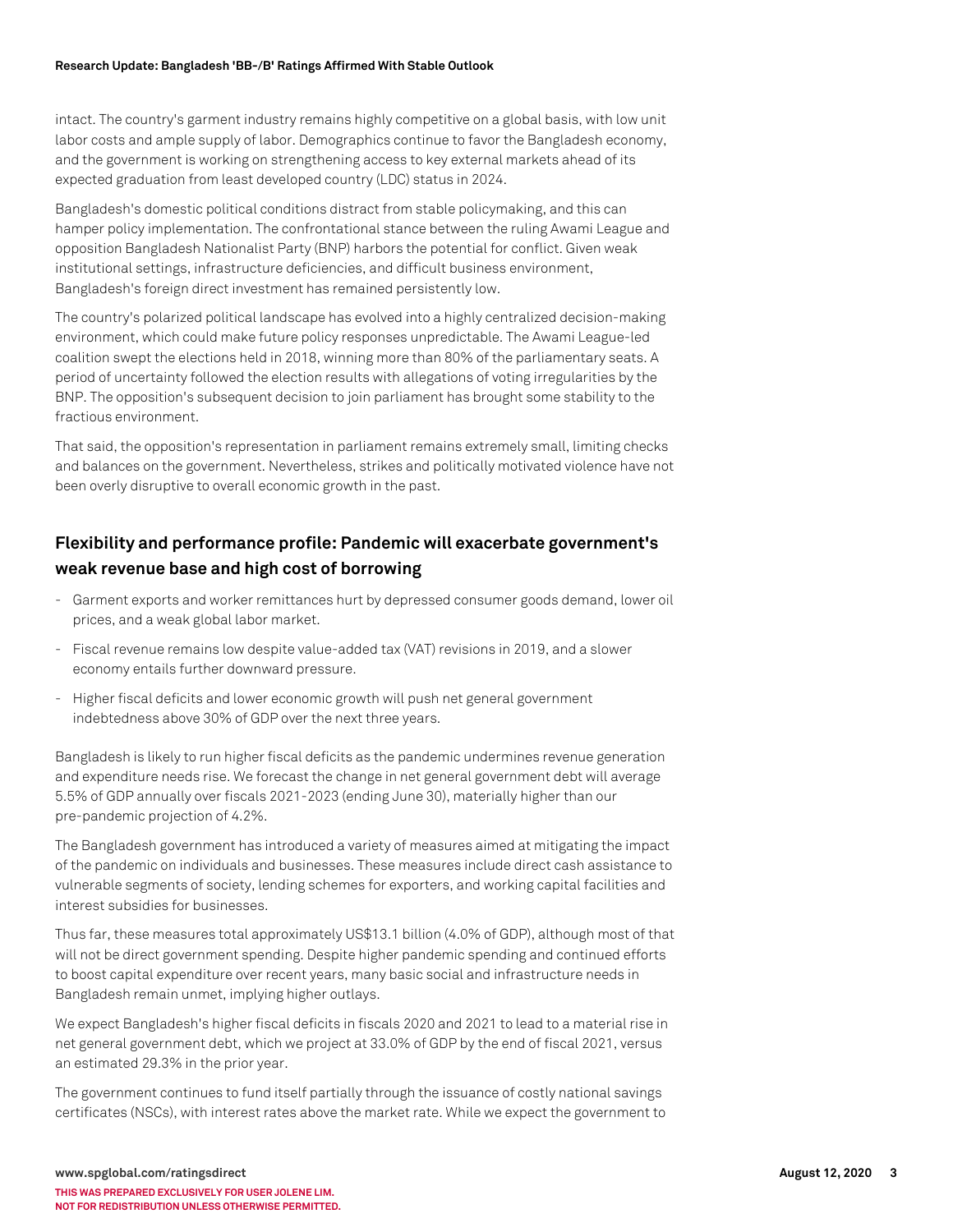#### **Research Update: Bangladesh 'BB-/B' Ratings Affirmed With Stable Outlook**

continue its recent shift toward less costly bank borrowing, the outstanding NSC stock, and ongoing issuance of the same, will keep its debt servicing costs above 20% of its revenues over the next few years.

Bangladesh's narrow revenue base constrains the government's flexibility to mitigate economic downturns or other potential shocks. The introduction of additional fiscal stimulus would be difficult, in our view, owing to the very limited scale of the government's revenue program.

Bangladesh has only approximately 5 million registered taxpayers (out of a population of approximately 160 million). General government revenue was less than 10% of GDP in fiscals 2018 and 2019--among the lowest of rated sovereigns globally. The government has outlined numerous initiatives to expand the tax base, culminating most notably with the introduction of new VAT rules in July 2019. The program has different VAT rates for imports, depending on economic classification, contrary to initial proposals for a single, harmonized rate.

We do not expect significant revenue increases from the initiatives to expand the tax base. In our assessment, contingent liabilities from financial institutions have a limited risk. The banking sector remains small with assets less than 100% of GDP, which informs our view of the contingent risk it poses. We classify Bangladesh's banking sector in group '9' under our Banking Industry Credit Risk Assessment (with '1' being the highest assessment and '10' being the lowest).

Although the private sector banks are in better shape, significant risks reside in state-owned commercial banks (SOCBs). SOCBs account for about 30% of total banking sector assets, and their nonperforming loans ratio is considerably higher than that of peer commercial banks.

Bangladesh's credit profile benefits from low external borrowings. The country has large remittance inflows and an internationally competitive garment export sector, resulting in a gradual decline in its current account deficit over recent years.

However, Bangladesh faces important risks to its external profile related to the COVID-19 pandemic. These risks include the weak state of the global labor market, and depressed external demand conditions. High global unemployment could undermine the generation of overseas Bangladeshi remittances back into the country. This risk is particularly acute in the Gulf states, where many Bangladeshi overseas workers reside, following the steep decline in oil prices this year. In addition, the long-running construction booms in locations such as Qatar and Dubai are nearing completion.

Although we expect export momentum to stabilize and improve after a very difficult March-June quarter, demand for Bangladeshi exports may not recover fully until 2021. Nevertheless, concomitant import compression, especially of intermediate and capital goods, should keep help to rein in the current account deficit. We forecast Bangladesh's current account deficit to remain roughly stable this fiscal year at nearly 1.5% of GDP.

In our view, Bangladesh's external balance sheet and liquidity will remain key credit-supporting factors. We expect gross external financing needs to stabilize around 87% of current account receipts plus usable reserves over 2020-2023.

This implies that the gap between the country's external debt and its liquid external assets is unlikely to reduce. Likewise, we project Bangladesh's narrow net external debt to average approximately 47.6% of current account receipts throughout the forecast period. Much lower oil prices, and an expected rebound in export demand from 2021 onward, should mitigate the gradual erosion of Bangladesh's external buffers.

Bangladesh's external profile draws substantial donor support, ensuring that the bulk of public external debt is low-cost borrowing with long maturity. Additionally, donors and multilateral lenders have in the past provided some degree of direct budgetary support, which may carry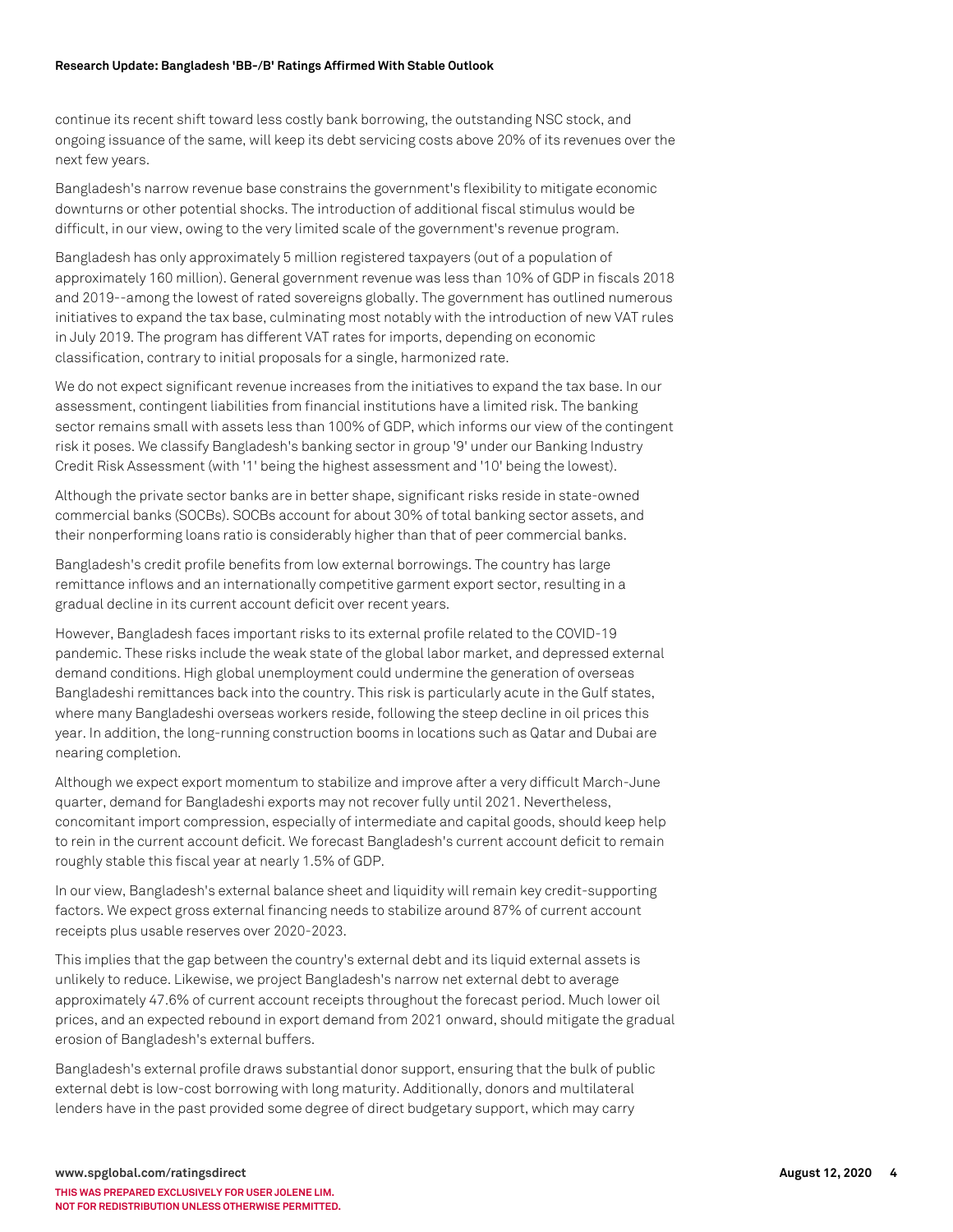#### **Research Update: Bangladesh 'BB-/B' Ratings Affirmed With Stable Outlook**

conditions for policy formulation. Since the onset of the pandemic, Bangladesh has secured considerable official creditor financing, including US\$732 million in emergency assistance under the IMF's Rapid Credit Facility and Rapid Financing Instrument facilities.

We view Bangladesh's monetary assessment as a neutral factor to the rating. The central bank's limited independence, multiple mandates, and underdeveloped capital markets hamper monetary flexibility. We consider Bangladesh's exchange rate regime as a managed float, which provides some flexibility to mitigate external shocks. However, despite gradual depreciation in the exchange rate since 2015, Bangladesh's real effective exchange rate (REER) has been rising, reflecting the currency depreciation of its trading partners.

Should the REER continue to rise, it could strain the competiveness of the country's export garment sector. Bangladesh's central bank has made progress in managing inflationary expectations. Since 2015, inflation has generally remained below 6% annually.

## **Key Statistics**

Table 1

#### **Bangladesh - Selected Indicators**

#### **Economic indicators**

| $(\%)$                                                         | 2014   | 2015   | 2016   | 2017   | 2018   | 2019   | 2020   | 2021   | 2022   | 2023   |
|----------------------------------------------------------------|--------|--------|--------|--------|--------|--------|--------|--------|--------|--------|
| Nominal GDP (bil. LC)                                          | 13,437 | 15,158 | 17,329 | 19,758 | 22,505 | 25,425 | 28,271 | 31,287 | 35,486 | 40,324 |
| Nominal GDP (bil. \$)                                          | 173    | 194    | 221    | 246    | 270    | 301    | 332    | 365    | 411    | 465    |
| GDP per capita (000s \$)                                       | 1.1    | 1.2    | 1.4    | 1.5    | 1.7    | 1.8    | 2.0    | 2.2    | 2.4    | 2.7    |
| Real GDP growth                                                | 6.1    | 6.6    | 7.1    | 7.3    | 7.9    | 8.2    | 5.2    | 4.7    | 7.0    | 7.1    |
| Real GDP per capita<br>growth                                  | 4.9    | 5.4    | 5.9    | 6.1    | 6.7    | 7.0    | 4.2    | 3.5    | 5.8    | 5.9    |
| Real investment growth                                         | 9.9    | 7.1    | 8.9    | 10.1   | 10.5   | 8.4    | 7.0    | 5.5    | 7.8    | 8.0    |
| Investment/GDP                                                 | 28.6   | 29.6   | 29.6   | 30.6   | 31.5   | 31.1   | 31.8   | 32.0   | 32.0   | 32.1   |
| Savings/GDP                                                    | 29.4   | 31.0   | 31.6   | 30.0   | 27.9   | 29.4   | 30.3   | 30.5   | 31.0   | 31.3   |
| Exports/GDP                                                    | 19.0   | 17.3   | 16.6   | 15.0   | 14.8   | 15.3   | 12.7   | 12.7   | 12.4   | 11.9   |
| Real exports growth                                            | 3.2    | (2.8)  | 2.2    | (2.3)  | 8.1    | 10.9   | (8.2)  | 6.0    | 5.5    | 4.5    |
| Unemployment rate                                              | 3.5    | 3.5    | 4.2    | 4.2    | 4.0    | 4.0    | 4.0    | 4.0    | 4.0    | 4.0    |
| External indicators (%)                                        |        |        |        |        |        |        |        |        |        |        |
| Current account<br>balance/GDP                                 | 0.8    | 1.5    | 1.9    | (0.5)  | (3.5)  | (1.7)  | (1.5)  | (1.5)  | (1.0)  | (0.8)  |
| Current account<br>balance/CARs                                | 2.9    | 5.8    | 8.1    | (2.6)  | (17.0) | (8.0)  | (8.3)  | (9.0)  | (6.3)  | (5.3)  |
| CARs/GDP                                                       | 27.7   | 25.6   | 23.7   | 20.8   | 20.9   | 21.2   | 17.6   | 17.0   | 16.6   | 15.9   |
| Trade balance/GDP                                              | (3.9)  | (3.6)  | (2.9)  | (3.9)  | (6.7)  | (5.3)  | (5.4)  | (4.8)  | (4.4)  | (4.0)  |
| Net FDI/GDP                                                    | 0.9    | 0.9    | 0.6    | 0.7    | 0.7    | 0.9    | 0.5    | 0.5    | 0.6    | 0.8    |
| Net portfolio equity<br>inflow/GDP                             | 0.0    | 0.0    | 0.0    | 0.0    | 0.0    | 0.0    | 0.0    | 0.0    | 0.0    | 0.0    |
| Gross external<br>financing needs/CARs<br>plus usable reserves | 76.6   | 75.0   | 70.8   | 74.7   | 85.1   | 85.5   | 85.9   | 86.5   | 86.9   | 86.5   |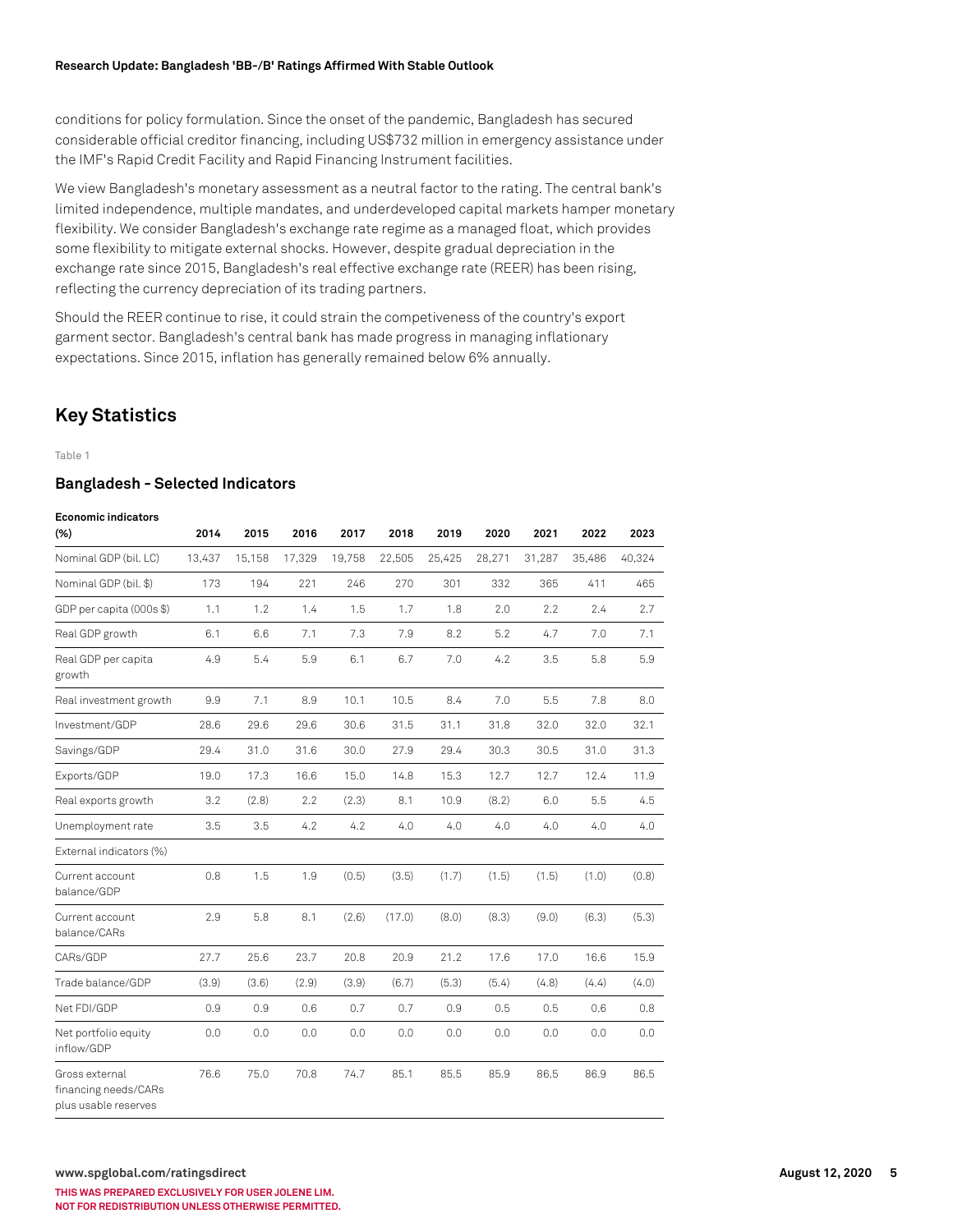#### Table 1

## **Bangladesh - Selected Indicators (cont.)**

#### **Economic indicators**

| $(\%)$                                                       | 2014   | 2015   | 2016   | 2017   | 2018   | 2019   | 2020   | 2021   | 2022   | 2023   |
|--------------------------------------------------------------|--------|--------|--------|--------|--------|--------|--------|--------|--------|--------|
| Narrow net external<br>debt/CARs                             | 22.7   | 13.6   | 12.0   | 17.4   | 33.9   | 39.0   | 46.8   | 49.9   | 47.9   | 44.9   |
| Narrow net external<br>debt/CAPs                             | 23.4   | 14.4   | 13.1   | 17.0   | 29.0   | 36.1   | 43.2   | 45.8   | 45.1   | 42.7   |
| Net external<br>liabilities/CARs                             | 39.5   | 37.0   | 35.4   | 44.8   | 59.4   | 65.1   | 78.3   | 82.6   | 81.5   | 80.6   |
| Net external<br>liabilities/CAPs                             | 40.7   | 39.2   | 38.6   | 43.6   | 50.8   | 60.3   | 72.3   | 75.8   | 76.7   | 76.6   |
| Short-term external<br>debt by remaining<br>maturity/CARs    | 8.4    | 14.4   | 16.1   | 19.4   | 18.6   | 20.4   | 25.6   | 28.2   | 27.7   | 26.5   |
| Usable reserves/CAPs<br>(months)                             | 4.7    | 5.7    | 6.9    | 7.4    | 6.1    | 5.6    | 6.2    | 6.4    | 6.1    | 6.0    |
| Usable reserves (mil. \$)                                    | 22,317 | 27,494 | 32,285 | 33,434 | 32,029 | 32,694 | 36,372 | 37,065 | 38,711 | 41,499 |
| Fiscal indicators<br>(general government;<br>%               |        |        |        |        |        |        |        |        |        |        |
| Balance/GDP                                                  | (3.1)  | (3.4)  | (3.7)  | (4.5)  | (5.6)  | (5.4)  | (5.5)  | (6.5)  | (5.2)  | (4.7)  |
| Change in net<br>debt/GDP                                    | 1.6    | 1.5    | 3.1    | 2.9    | 3.5    | 5.4    | 5.5    | 6.5    | 5.2    | 4.7    |
| Primary balance/GDP                                          | (1.0)  | (1.4)  | (1.8)  | (2.7)  | (3.8)  | (3.5)  | (3.4)  | (4.3)  | (2.9)  | (2.3)  |
| Revenue/GDP                                                  | 10.9   | 9.6    | 10.1   | 9.1    | 8.7    | 10.0   | 11.0   | 10.0   | 10.0   | 10.5   |
| Expenditures/GDP                                             | 14.0   | 13.0   | 13.8   | 13.6   | 14.3   | 15.4   | 16.5   | 16.5   | 15.2   | 15.2   |
| Interest/revenues                                            | 19.2   | 20.4   | 18.9   | 19.7   | 21.4   | 19.5   | 18.9   | 22.0   | 23.3   | 22.7   |
| Debt/GDP                                                     | 29.6   | 27.9   | 27.7   | 27.6   | 28.3   | 30.9   | 33.3   | 36.7   | 37.6   | 37.8   |
| Debt/revenues                                                | 271.1  | 289.9  | 274.6  | 304.3  | 326.5  | 309.7  | 303.1  | 366.9  | 376.0  | 360.4  |
| Net debt/GDP                                                 | 24.1   | 22.9   | 23.1   | 23.2   | 23.8   | 26.5   | 29.3   | 33.0   | 34.3   | 34.9   |
| Liquid assets/GDP                                            | 5.5    | 5.0    | 4.6    | 4.5    | 4.5    | 4.4    | 4.0    | 3.7    | 3.3    | 3.0    |
| Monetary indicators<br>$(\% )$                               |        |        |        |        |        |        |        |        |        |        |
| CPI growth                                                   | 7.0    | 6.2    | 5.5    | 5.7    | 5.5    | 5.6    | 5.5    | 6.0    | 6.0    | 6.0    |
| GDP deflator growth                                          | 5.7    | 5.9    | 6.7    | 6.3    | 5.6    | 4.5    | 5.7    | 5.7    | 6.0    | 6.1    |
| Exchange rate,<br>year-end (LC/\$)                           | 77.95  | 78.50  | 78.70  | 82.70  | 83.90  | 84.90  | 85.50  | 86.00  | 86.50  | 87.00  |
| Banks' claims on<br>resident non-gov't<br>sector growth      | 18.0   | 14.0   | 16.7   | 19.3   | 13.2   | 9.8    | 13.0   | 13.0   | 13.0   | 13.0   |
| Banks' claims on<br>resident non-gov't<br>sector/GDP         | 45.2   | 45.7   | 46.6   | 48.8   | 48.4   | 47.1   | 47.8   | 48.8   | 48.7   | 48.4   |
| Foreign currency share<br>of claims by banks on<br>residents | N/A    | N/A    | N/A    | N/A    | N/A    | N/A    | N/A    | N/A    | N/A    | N/A    |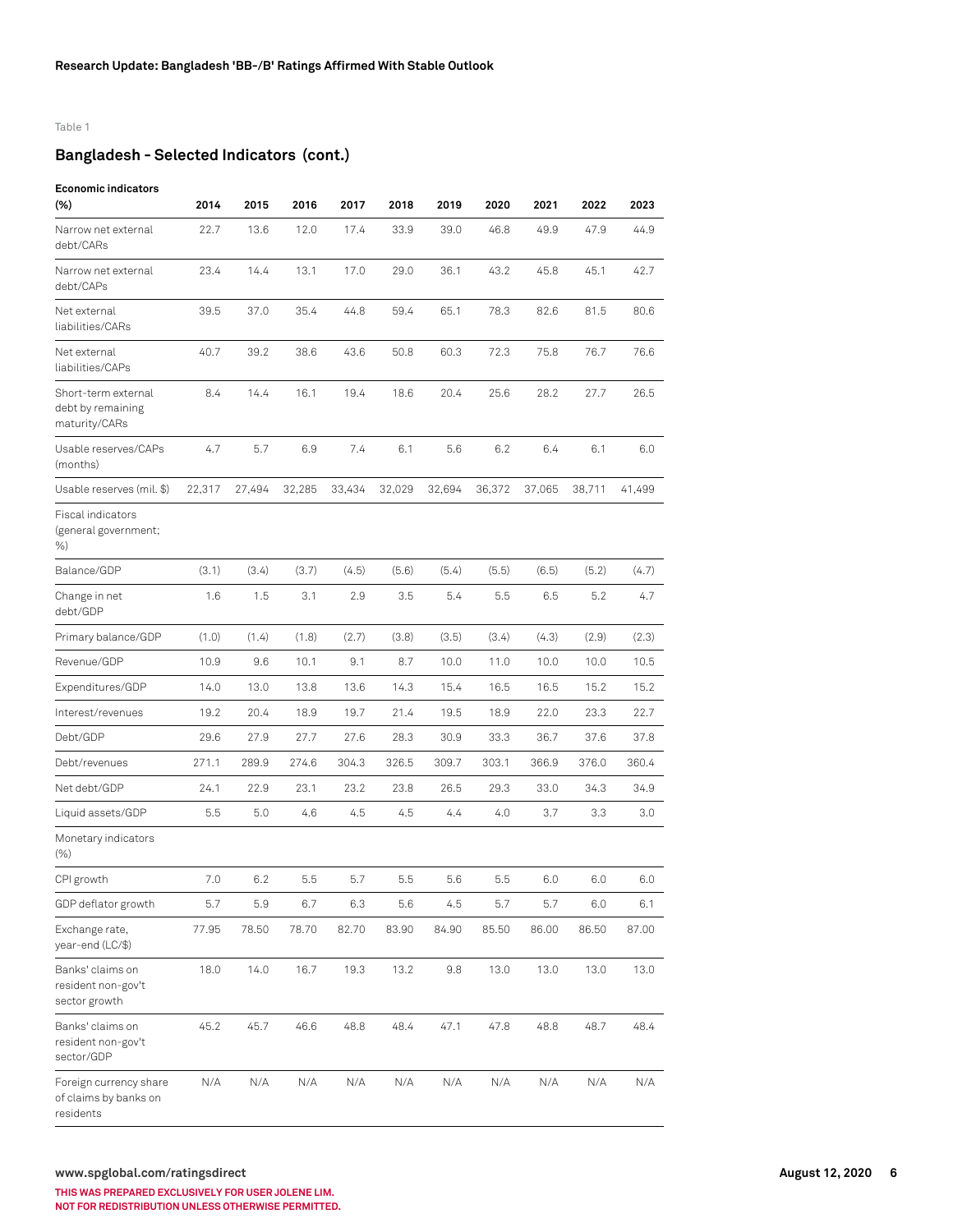#### Table 1

#### **Bangladesh - Selected Indicators (cont.)**

#### **Economic indicators**

| ------------------                                       |      |      |      |      |       |      |      |      |      |      |
|----------------------------------------------------------|------|------|------|------|-------|------|------|------|------|------|
| (%)                                                      | 2014 | 2015 | 2016 | 2017 | 2018  | 2019 | 2020 | 2021 | 2022 | 2023 |
| Foreign currency share<br>of residents' bank<br>deposits | N/A  | N/A  | N/A  | N/A  | N/A   | N/A  | N/A  | N/A  | N/A  | N/A  |
| Real effective exchange<br>rate growth                   | 4.3  | 14.2 | 5.7  | 2.4  | (1.7) | 5.1  | 0.0  | 0.0  | 0.0  | 0.0  |

Sources: Bangladesh Bureau of Statistics, International Monetary Fund (Economic Indicators); Bangladesh Bank, Central Bank of Bangladesh, International Monetary Fund (Monetary and External Indicators); Ministry of Finance (Fiscal, Debt Indicators). Definitions: Savings is defined as investment plus the current account surplus (deficit). Investment is defined as expenditure on capital goods, including plant, equipment, and housing, plus the change in inventories. Banks are other depository corporations other than the central bank, whose liabilities are included in the national definition of broad money. Gross external financing needs are defined as current account payments plus short-term external debt at the end of the prior year plus nonresident deposits at the end of the prior year plus long-term external debt maturing within the year. Narrow net external debt is defined as the stock of foreign and local currency public- and private- sector borrowings from nonresidents minus official reserves minus public-sector liquid claims on nonresidents minus financial-sector loans to, deposits with, or investments in nonresident entities. A negative number indicates net external lending. N/A--Not applicable. LC--Local currency. CARs--Current account receipts. FDI--Foreign direct investment. CAPs--Current account payments. The data and ratios above result from S&P Global Ratings' own calculations, drawing on national as well as international sources, reflecting S&P Global Ratings' independent view on the timeliness, coverage, accuracy, credibility, and usability of available information.

## **Ratings Score Snapshot**

Table 2

#### **Bangladesh--Ratings Score Snapshot**

| Key rating factors                                |   | Score Explanation                                                                                                                                                                                                                         |
|---------------------------------------------------|---|-------------------------------------------------------------------------------------------------------------------------------------------------------------------------------------------------------------------------------------------|
| Institutional assessment                          | 5 | Future policy responses are difficult to predict because of increasingly<br>centralized decision-making. Respect for the rule of law is not assured,<br>owing to high perceived corruption and interference by political<br>institutions. |
| Fconomic assessment                               |   | 4 Based on "GDP per capita (US\$)" as per Selected Indicators in table 1.                                                                                                                                                                 |
|                                                   |   | Weighted average real GDP per capita trend growth over a 10-year period<br>is significantly higher than peers, and among the highest in the world.                                                                                        |
| External assessment                               |   | 2 Based on Narrow Net External Debt and Gross External Financing<br>Needs/(CAR + usable reserves) as per the Selected Indicators table<br>above.                                                                                          |
| Fiscal assessment: flexibility<br>and performance | 6 | Based on "Change in net general government (GG) debt / GDP (%)" as per<br>Selected Indicators in table 1.                                                                                                                                 |
|                                                   |   | The sovereign faces shortfalls in basic services and infrastructure, as<br>reflected, for instance, by its low ranking on the U.N. Development<br>Program's human development index.                                                      |
|                                                   |   | The sovereign has limited ability to raise GG revenues compared with<br>sovereigns with a similar level of development due to large informal<br>economy and limited revenue reforms.                                                      |
| Fiscal assessment: debt<br>burden                 | 5 | Based on net general government debt (% of GDP) and GG interest paid /<br>GG revenues (%) as per Selected Indicators in table 1.                                                                                                          |
| Monetary assessment                               | 4 | Bangladesh's exchange rate regime is classified as a crawl-like<br>arrangement.                                                                                                                                                           |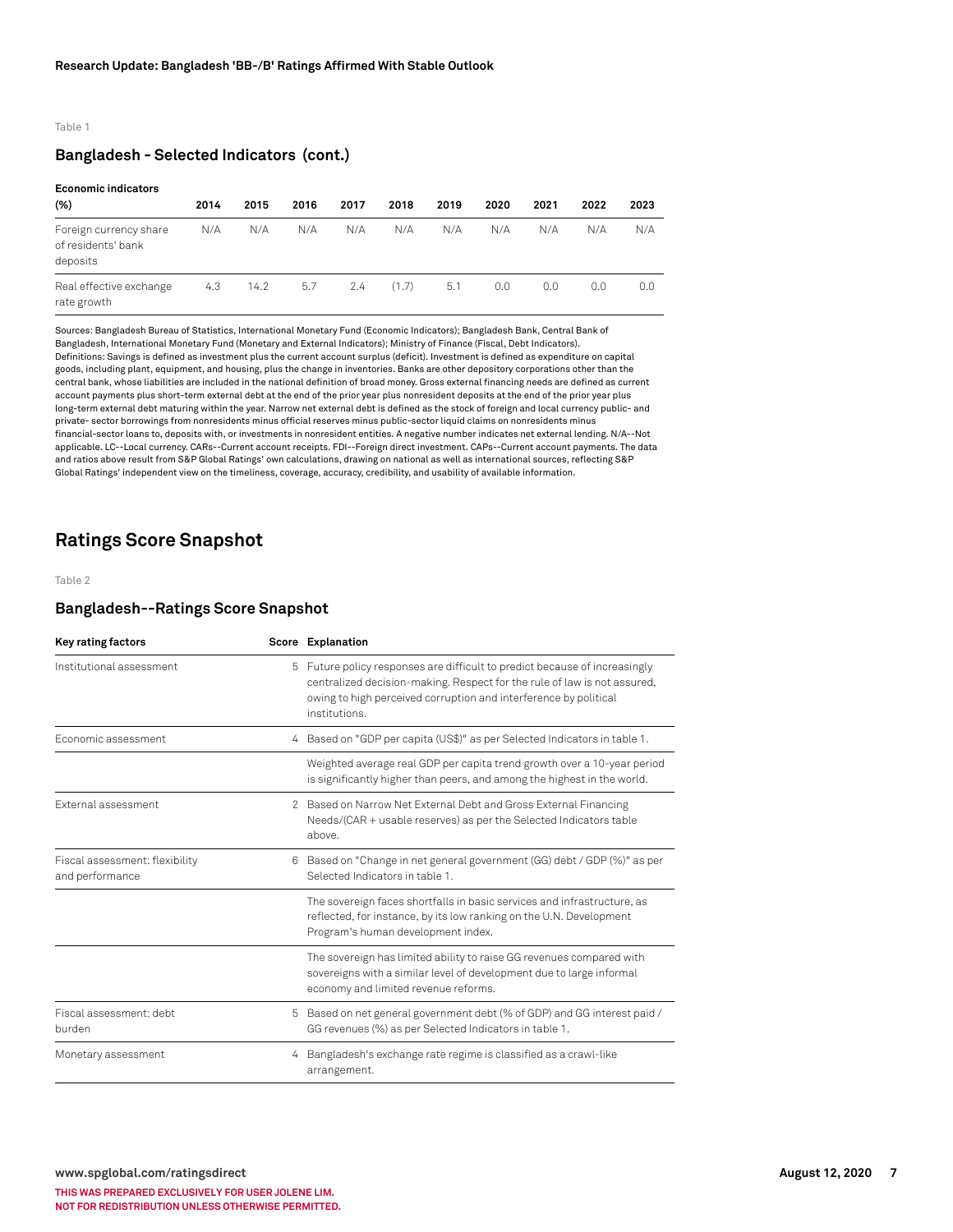#### Table 2

#### **Bangladesh--Ratings Score Snapshot (cont.)**

| Key rating factors                                     | Score Explanation |                                                                                                                                                        |  |  |  |  |
|--------------------------------------------------------|-------------------|--------------------------------------------------------------------------------------------------------------------------------------------------------|--|--|--|--|
|                                                        |                   | Bangladesh Bank's operational independence is limited by perceived<br>political interference and structural issues in monetary policy<br>transmission. |  |  |  |  |
| Indicative rating                                      | bb-               | As per table 1 of "Sovereign Rating Methodology."                                                                                                      |  |  |  |  |
| Notches of supplemental<br>adjustments and flexibility |                   |                                                                                                                                                        |  |  |  |  |
| <b>Final rating</b>                                    |                   |                                                                                                                                                        |  |  |  |  |
| Foreign currency                                       | BB-               |                                                                                                                                                        |  |  |  |  |
| Notches of uplift                                      | 0                 | Default risks do not apply differently to foreign- and local-currency debt.                                                                            |  |  |  |  |
| Local currency                                         | BB-               |                                                                                                                                                        |  |  |  |  |

S&P Global Ratings' analysis of sovereign creditworthiness rests on its assessment and scoring of five key rating factors: (i) institutional assessment; (ii) economic assessment; (iii) external assessment; (iv) the average of fiscal flexibility and performance, and debt burden; and (v) monetary assessment. Each of the factors is assessed on a continuum spanning from 1 (strongest) to 6 (weakest). S&P Global Ratings' "Sovereign Rating Methodology," published on Dec. 18, 2017, details how we derive and combine the scores and then derive the sovereign foreign currency rating. In accordance with S&P Global Ratings' sovereign ratings methodology, a change in score does not in all cases lead to a change in the rating, nor is a change in the rating necessarily predicated on changes in one or more of the scores. In determining the final rating the committee can make use of the flexibility afforded by §15 and §§126-128 of the rating methodology.

## **Related Criteria**

- Criteria | Governments | Sovereigns: Sovereign Rating Methodology, Dec. 18, 2017
- General Criteria: Methodology For Linking Long-Term And Short-Term Ratings, April 7, 2017
- General Criteria: Use Of CreditWatch And Outlooks, Sept. 14, 2009
- General Criteria: Methodology: Criteria For Determining Transfer And Convertibility Assessments, May 18, 2009

### **Related Research**

- Asia-Pacific Sovereign Rating Trends Midyear 2020, July 31 2020
- Global Sovereign Rating Trends Midyear 2020: Outlook Bias Turns Negative As Governments Pile On Debt To Face COVID-19, July 30 2020
- Sovereign Risk Indicators, July 14, 2020.
- Sovereign Ratings History, July 8, 2020
- Sovereign Ratings List, July 8, 2020
- Sovereign Ratings Score Snapshot, Aug. 5, 2020
- 2019 Annual Sovereign Default And Rating Transition Study, May 19, 2020
- Sovereign Ratings And The Effects Of The COVID-19 Pandemic, April 17, 2020
- Up Next: The Complicated Transition From COVID-19 Lockdown, April 17, 2020
- COVID-19 Deals A Larger, Longer Hit To Global GDP, April 16, 2020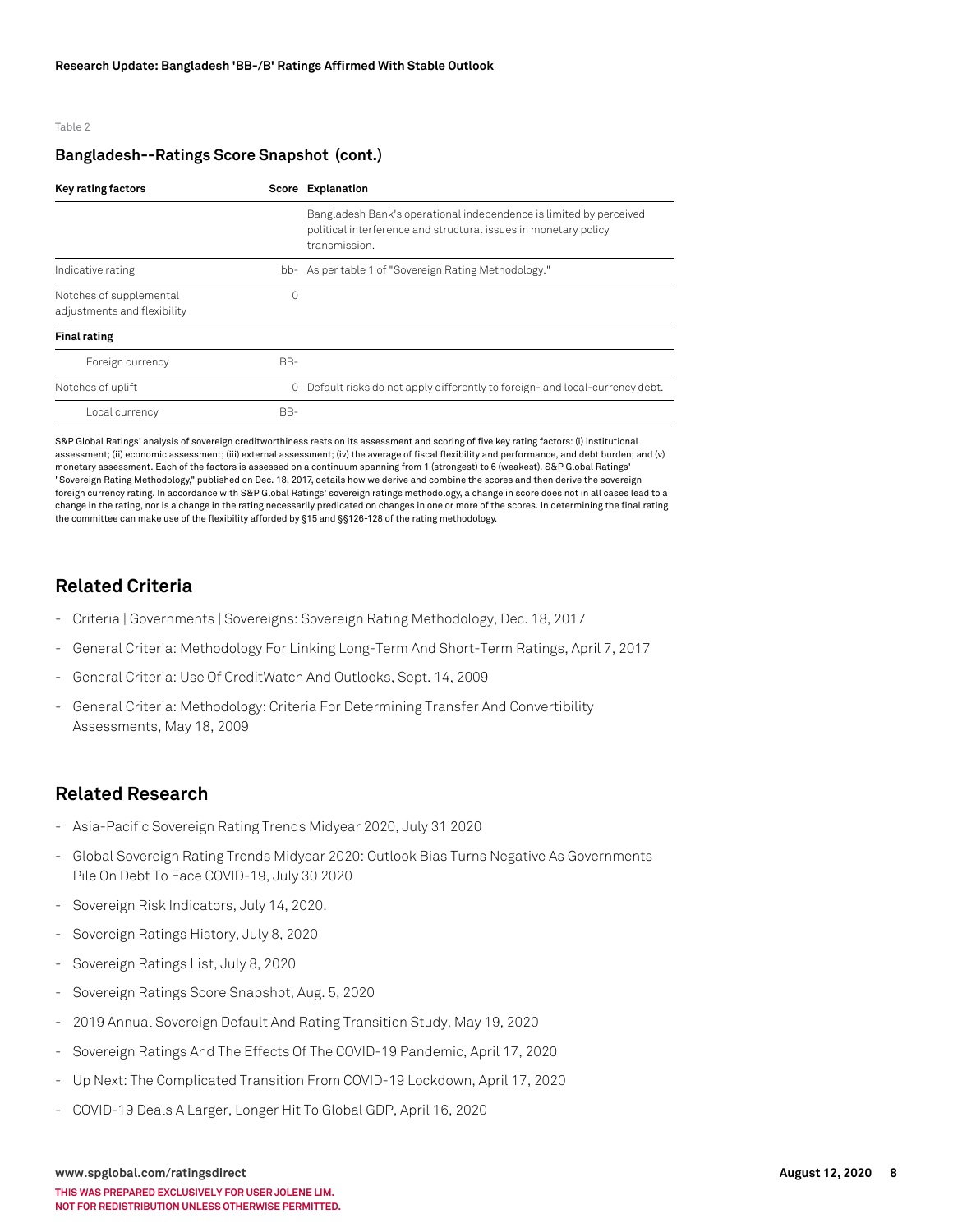- Sovereign Debt 2020: Global Borrowing To Increase To \$8.1 Trillion Amid Favorable Financing Conditions, Feb. 20, 2020
- Bangladesh 'BB-/B' Ratings Affirmed; Outlook Stable, May 30, 2019

In accordance with our relevant policies and procedures, the Rating Committee was composed of analysts that are qualified to vote in the committee, with sufficient experience to convey the appropriate level of knowledge and understanding of the methodology applicable (see 'Related Criteria And Research'). At the onset of the committee, the chair confirmed that the information provided to the Rating Committee by the primary analyst had been distributed in a timely manner and was sufficient for Committee members to make an informed decision.

After the primary analyst gave opening remarks and explained the recommendation, the Committee discussed key rating factors and critical issues in accordance with the relevant criteria. Qualitative and quantitative risk factors were considered and discussed, looking at track-record and forecasts.

The committee's assessment of the key rating factors is reflected in the Ratings Score Snapshot above.

The chair ensured every voting member was given the opportunity to articulate his/her opinion. The chair or designee reviewed the draft report to ensure consistency with the Committee decision. The views and the decision of the rating committee are summarized in the above rationale and outlook. The weighting of all rating factors is described in the methodology used in this rating action (see 'Related Criteria And Research').

## **Ratings List**

#### **Ratings Affirmed**

| Bangladesh                               |              |
|------------------------------------------|--------------|
| Sovereign Credit Rating                  | BB-/Stable/B |
| Transfer & Convertibility Assessment BB- |              |

Certain terms used in this report, particularly certain adjectives used to express our view on rating relevant factors, have specific meanings ascribed to them in our criteria, and should therefore be read in conjunction with such criteria. Please see Ratings Criteria at www.standardandpoors.com for further information. Complete ratings information is available to subscribers of RatingsDirect at www.capitaliq.com. All ratings affected by this rating action can be found on S&P Global Ratings' public website at www.standardandpoors.com. Use the Ratings search box located in the left column.